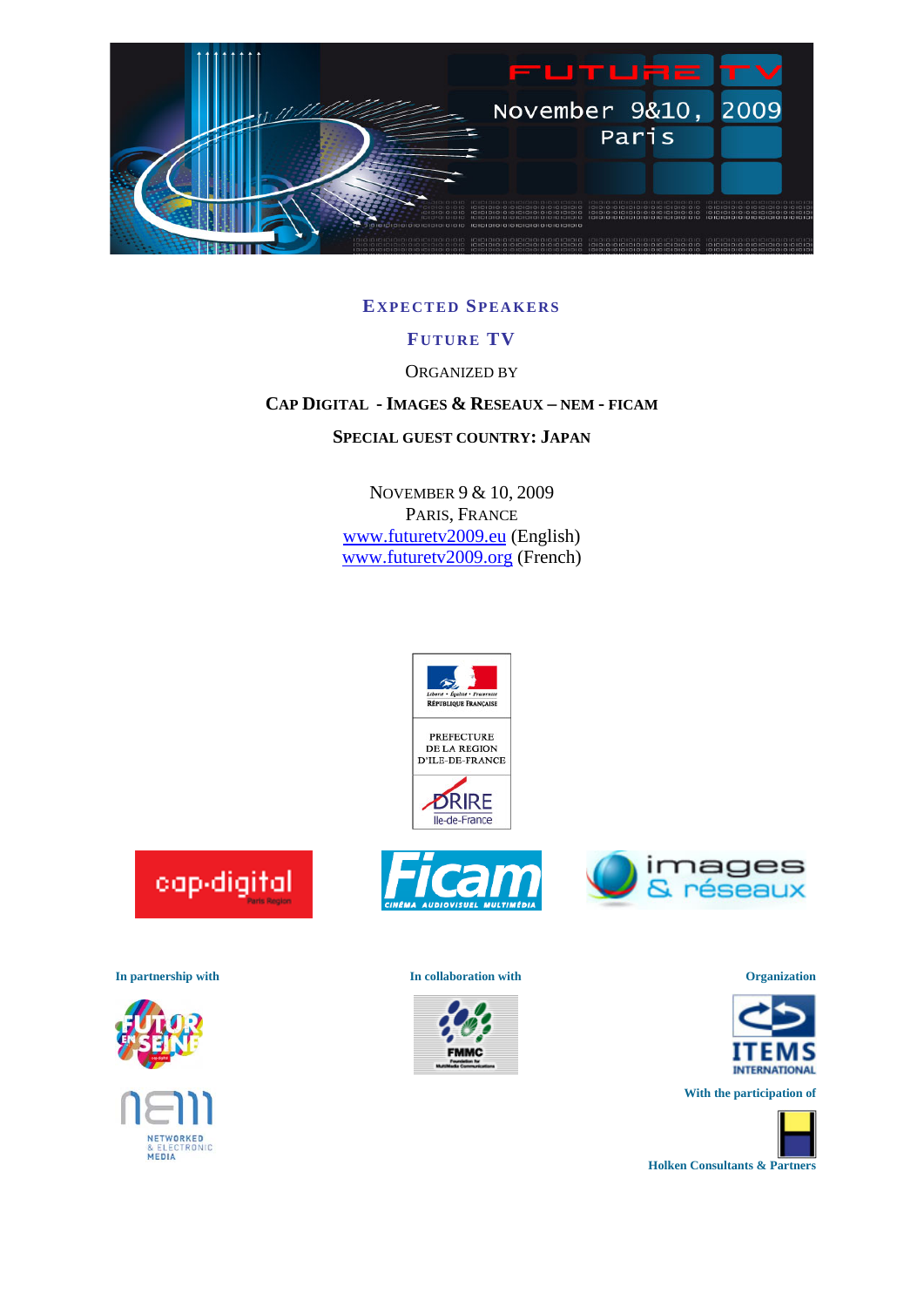

# **CONFERENCE SCOPE**

### **Television at the crossroads**

*Digital Television* has proved a real success in all countries. The old analogue signal is generally planned to be switched-off by 2012. In the US, the transition from analogue to digital will be completed in 2009. In France, digital switch-over is scheduled for 2011.

*Audience share* for the free French DTT newcomer channels almost doubled in 2008, while the traditional TV channels fell back. The audience share of traditional terrestrial TV channels decreased from 86% in 2006 to less than 74% at the end of 2008.

*High Definition broadcasting* is expanding steadily in all OECD countries. Leaders like Japan and Korea already switched to HD with 50% of the installed basis. In Europe, these changes are expected for 2010 (and 70% for 2012).

*Internet TV shakes up traditional TV channels and their business models*: Video sharing websites like YouTube and DailyMotion have experienced explosive growth in recent years. Everyday, 100 million users are watching videos on YouTube, which corresponds to 3 billion watched videos each month.

*Telecom operators* are rolling out more and more IPTV services. Up to now, cooperation between players was wellregulated. However, relationships between telcos and broadcasters are becoming more and more competitive – especially, when telecom operators are delivering Video-on-Demand services through their networks or when acquiring sports rights or other premium programs.

*Mobile TV* uptake in Europe is rather slow. The main reason is the need to finance a new network infrastructure without having the right business model for coming and unknown markets. The Japanese mobile *TV* market is currently the most active in the world due to the fact that no investment is required to launch the new services.

The *production chain* undergoes a considerable transformation especially with decreasing costs facilitating market entry for low cost and non professional products, as well as with user generated content.

The *protection of Intellectual Property Rights* through general and common control mechanisms is not yet functional nor legitimate.

### **Joining Forces: Future TV, a major event under the patronage of the French business clusters Cap Digital and Images & Réseaux**

Future TV, an international event for players in the TV market, takes place on 9 & 10 November in the continuity of the Summer festival of the Digital City "*Futur en Seine"* in Paris. Future TV is jointly organized by the French business clusters Cap Digital and Images & Réseaux. The two clusters work in complementary fields:

The Cap Digital cluster, operating in the Greater Paris Region, focuses on developing the digital content industries. The Images & Réseaux.cluster for in the Brittany and Pays-de-la-Loire regions is specializing in digital content and content distribution via fixed and mobile networks.

The conference, with Japan as a special guest country, aims at providing a forum for stakeholders along the entire value chain in order to discuss state-of-the-art developments, economic and technological challenges as well as opportunities emerging from the transforming television market.

The programme committee is chaired by Janine Langlois-Glandier, chairwoman of the Mobile TV Forum and an important personality of the French audiovisual scene. She has been president of the French TV Channel France 3 and the National Audiovisual Institute INA, and managed the film company Pathé and Pathé Interactive.

Convergence, new business models and new market players, multi-channel services, rich media contents, regulations… The two-day event full of debates, networking and business meetings intends to promote a high-quality debate among main players of the marketplace, and to encourage collaboration between players and business clusters.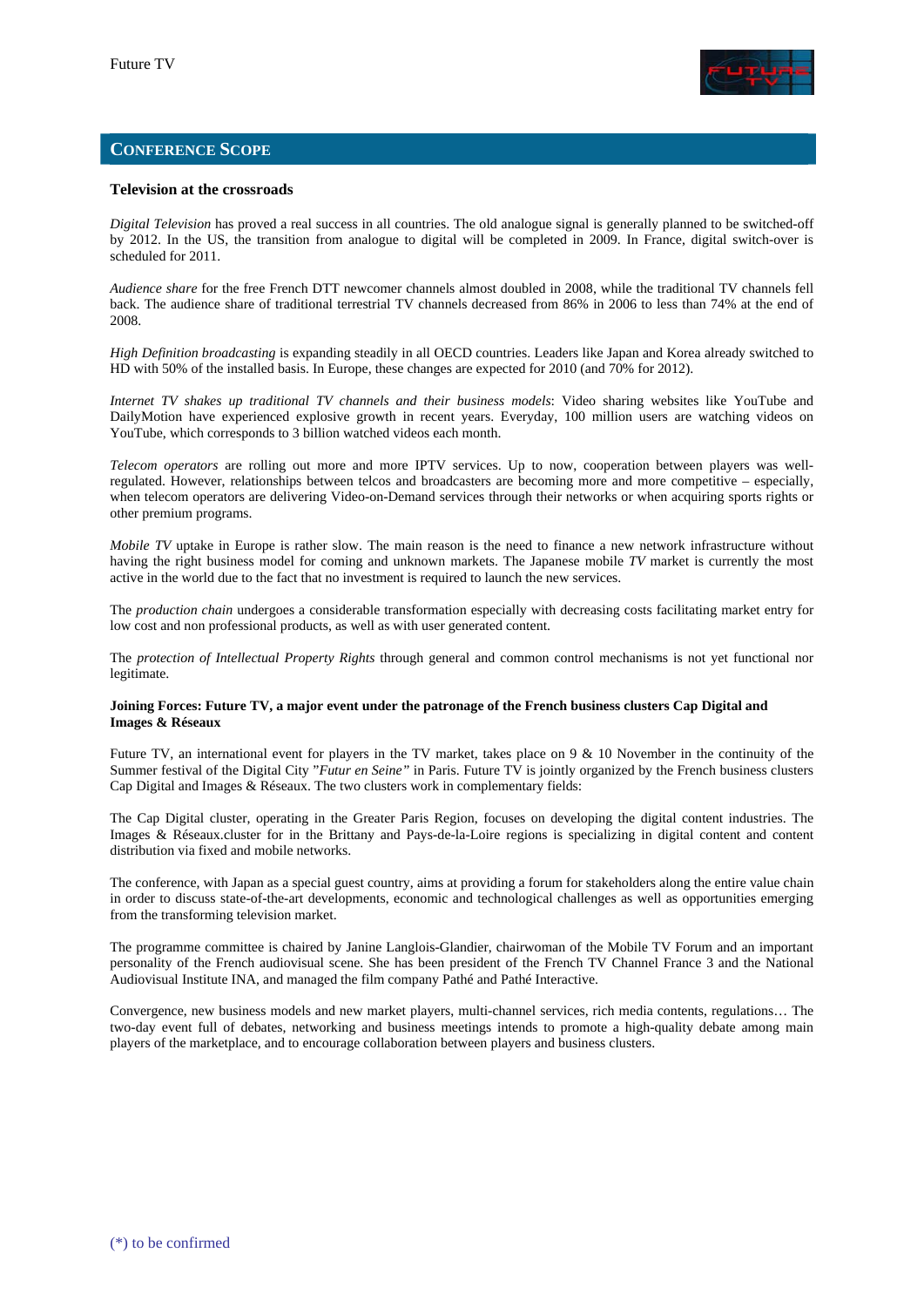

# **PROGRAMME OVERVIEW**

| Conference Eve           | <b>Welcome Cocktail</b>                                                                                                                            |                                                                          |
|--------------------------|----------------------------------------------------------------------------------------------------------------------------------------------------|--------------------------------------------------------------------------|
| November 9<br><b>AM</b>  | - Opening Session -<br>- The effect of distribution channel diversification (broadcasting, telecom, mobile, Internet) on the same<br>value chain - |                                                                          |
| November 9<br>PM.        | - Regulation: between neutrality and market<br>stimulation -                                                                                       | - Mobile TV: How to unlock the Gordian knot in<br>Europe? -              |
|                          | - The battle of service platforms -                                                                                                                | - Standardization as strategy for an open TV<br>model  or a closed one - |
|                          |                                                                                                                                                    |                                                                          |
| November 10<br>AM.       | - Producers looking for new balances in the light of convergence effects - Keynotes -                                                              |                                                                          |
|                          | - The major evolutions of the coming years<br>(IPTV, HDTV, 3D, Widgets, Green TV, etc.) -                                                          | - The future of TV advertising -                                         |
| November 10<br><b>PM</b> | - New forms of content production -                                                                                                                | - Radio & press going towards TV? -                                      |
|                          | - Closing Session -                                                                                                                                |                                                                          |

# **PROGRAMME COMMITTEE**

CHAIRED BY JANINE **L**ANGLOIS-GLANDIER, PRESIDENT OF FORUM TV MOBILE

- MALIKA AÎT GHERBI, DIRECTOR, NORTH PARISIAN MULTIMEDIA CLUSTER, FRANCE
- GUILLAUME **B**LANCHOT , DIRECTEUR DU MULTIMEDIA ET DES INDUSTRIES TECHNIQUES, CENTRE NATIONAL DE CINEMATOGRAPHIE
- ALAIN **C**HAPTAL, DIRECTEUR, PLATE-FORME ARTS, SCIENCES ET TECHNOLOGIES
- DOMINIQUE **D**ELPORT, CEO, HAVAS MEDIA
- RENAUD **D**I FRANCESCO, GENERAL MANAGER EUROPE TECHNOLOGY STANDARDS OFFICE, SONY
- MARGOT **D**OR, ETSI , MEDIA CONTENT DISTRIBUTION, VP STRATEGY
- VINCENT **M**ARCATTE, IMAGES & RESEAUX, PRESIDENT
- STÉPHANE **M**ARTIN, DIRECTEUR DÉLÉGUÉ, SNPTV
- JEAN-DOMINIQUE **M**EUNIER, PRESIDENT, NEM
- FREDERIQUE **S**ITTERLE, FOUNDER & PRESIDENT OF SKREEN-HOUSE FACTORY, FRANCE
- MAKOTO **Y**OKOZAWA, PROFESSOR, NOMURA RESEARCH INSTITUTE, KYOTO UNIVERSITY, JAPAN
- HENRI **V**ERDIER, PRESIDENT, CAP DIGITAL

IN COOPERATION WITH

- KANI'ICHIRO **A**RITOMI, PRESIDENT, FOUNDATION FOR MULTIMEDIA COMMUNICATIONS, FMCC, JAPAN

# **PROGRAM COORDINATION**: HADMUT HOLKEN, HOLKEN CONSULTANTS & PARTNERS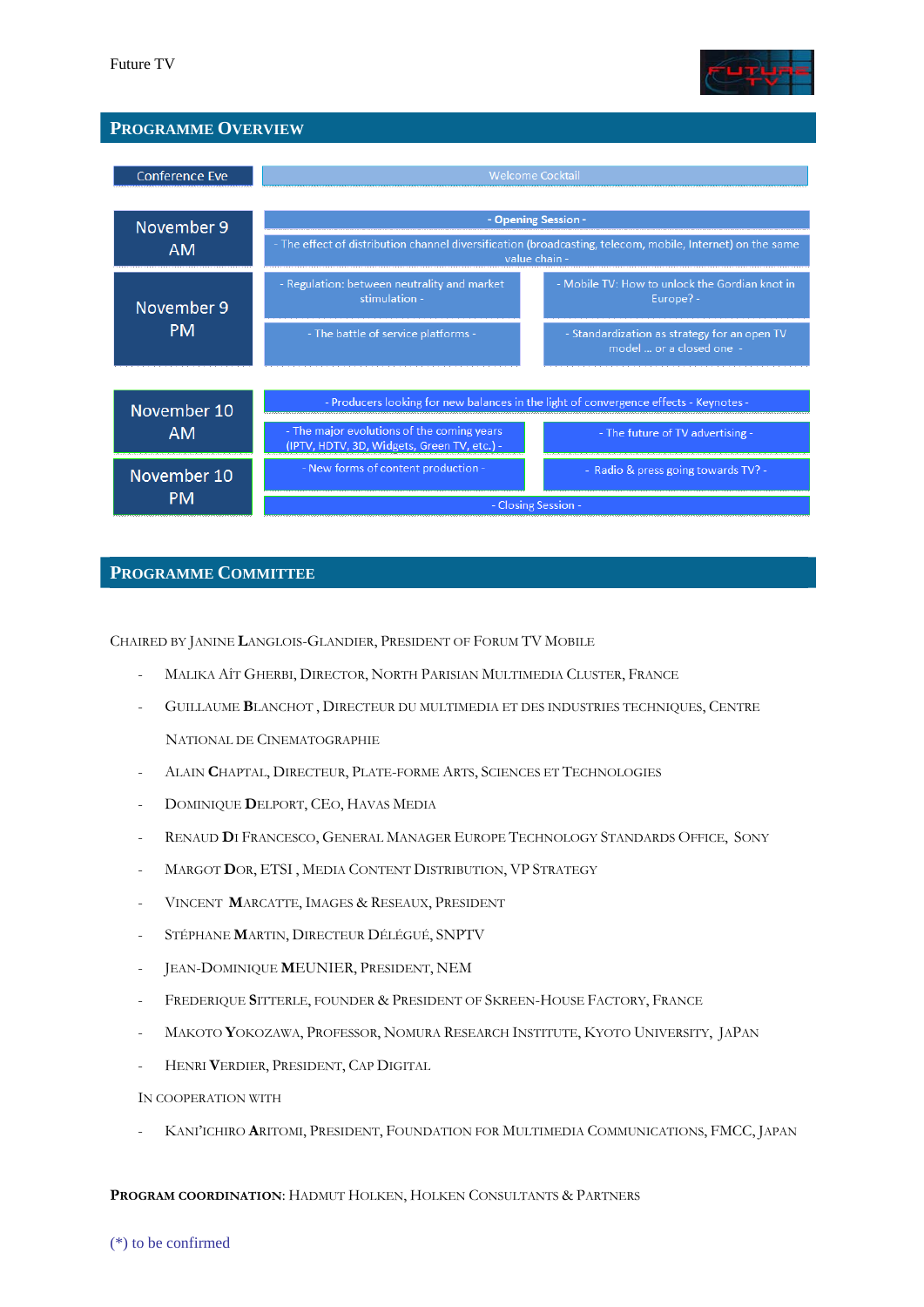

## **Morning: 9.30 a.m. – 12.30 p.m.**

**Conference Presenter: Jean-Bernard Magescas,** French Connection/LCI, France

### **Conference Opening**

9.30 a.m. – 10.30 a.m.

### **Welcome – Opening Remarks**

- **Henri Verdier**, President, Cap Digital
- **Jean-Louis Missika,** Deputy Mayor of Paris in charge of Innovation, Research & Universities
- **Janine Langlois-Glandier,** President, Forum TV Mobile, France

#### **Conference Opening**

- **Christian Estrosi, French Minister of Industry and Employment** (\*)

### **Keynote Speakers:**

- **Kan'ichiro Aritomi, President, Foundation for MultiMedia Communications FMMC, Japan**
- **Jean-Pierre Cottet, General Manager Business Development & Group Innovation, Lagardère Group**
- **Session 1 (Plenary): The effect of distribution channel diversification (broadcasting, cable, telecom, mobile, Internet) on the same value chain**

10.45 a.m. – 12.30 p.m.

- Economic and financial crisis as accelerator of change for the audiovisual value chain?
- Fragmentation and hyperchoice in the audiovisual offering
- Impact of technological changes on the players' strategic visions and positioning
- TV and video content : The evolution of interactions between content providers, distribution platforms and editors/broadcasters
- TV and Telecom Regulators under pressure
- Financing digital content: who is going to pay?

**Chairman**: **Anicet Mbida,** Journalist, **NextradioTV Group**, France

#### **Keynote Speakers:**

- **François Guilbeau,** General Manager, **France2**
- **Jay Kishigami**, VP Corporate & Head of IPTV Devolpment **NTT**, Japan
- Jacques Bughin, Director, McKinsey office Brussels, Belgium (\*)
- **Markus Fritz,** VP & General Manger, **SES ASTRA,** Luxembourg
- **NEM representative**
- **Bernard Pauchon,** Chairman of Task Force on Digital Dividend and Future of Digital TV Platform, **DigiTAG**, Switzerland & VP Global Media, **TDF**, France
- **Charles Juster**, Executive Communications Director, **Médiamétrie, France**

### **Parallel Sessions – Afternoon – Part I – 2.15 p.m. – 3.45 p.m.**

### ■ Session 2A: Regulation: between neutrality **and market stimulation**

- Regulating TV of the future: challenges between infrastructure issues and content policy
- TV and telecommunications regulators in Europe: merging or coexisting?
- The Digital Dividend agenda
- What to expect from the "TV without

### **Session 2B: Mobile TV: How to unlock the Gordian knot in Europe?**

- Austria as the best example in Europe?
- Lessons learnt from advanced services in Japan and Korea
- The first global European initiative: What to expect from the launch of MSS (Mobile Satellite Services)?
- Telcos: Invest now or awaiting the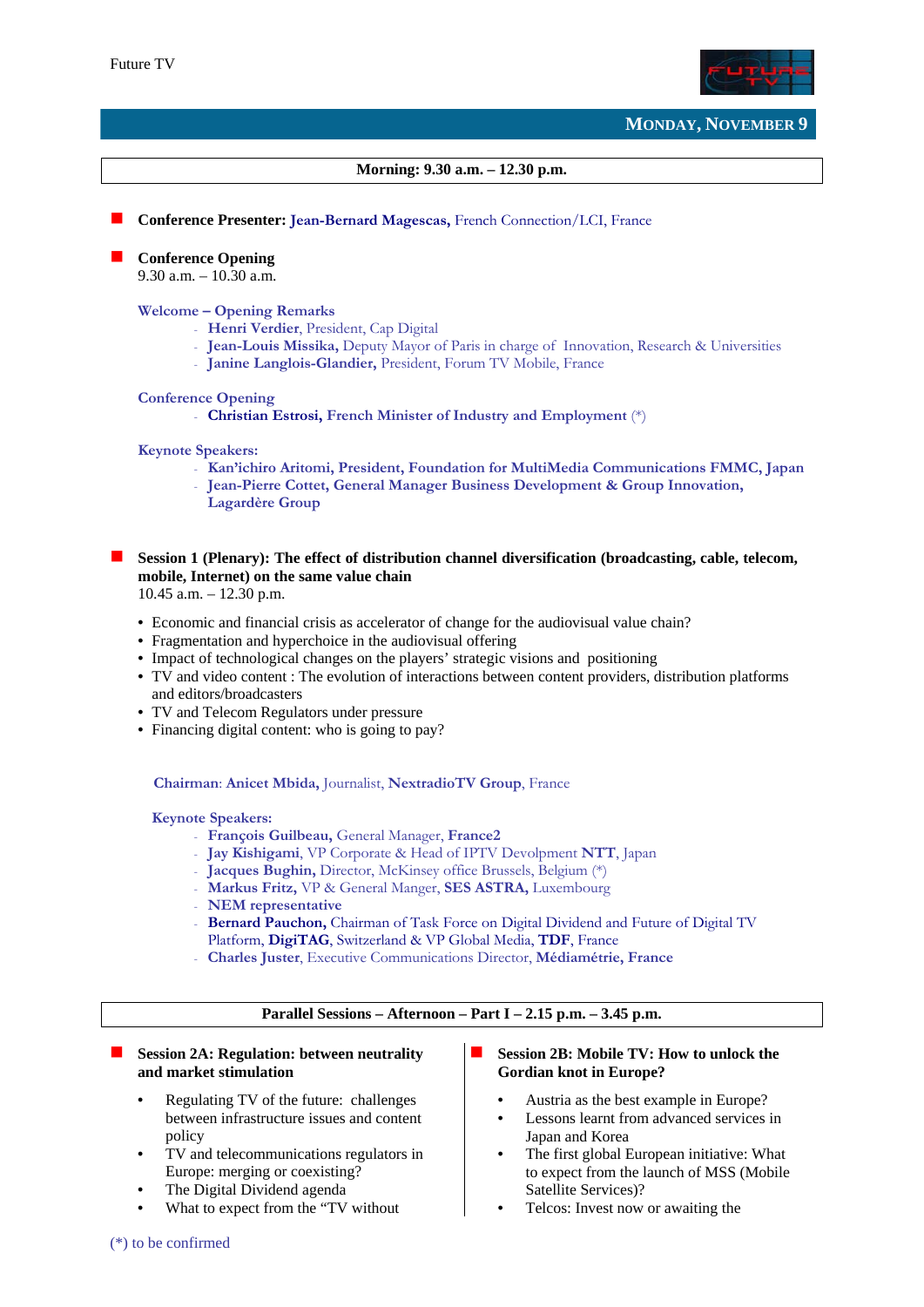frontier" directive?

The concept of net neutrality: Impact on regulating the television of the future

## **Round table**

**Keynote Speaker: Emmanuel Gabla**,, Board Member, Chair of New Audiovisual Services, **CSA,** France

**Chairman: Tom Togsverd, CEO,** ITEK Confederations of **Danish IT Industries**

### **Speakers:**

- **Andreas Röver,** Adminstrator DG INFSO, Digital Broadcasting, **European Commission**
- **Makoto Yokozawa,** Professor, Normura Research Institure, **Kyoto University**, Japan
- **Pascal Rogard,** CEO, **SACD**, France
- **Rémy Fekete,** Laywer, **Gide Loyrette Nouel,**  France
- **Guillermo Jenfes,** National Senator of Argentina & President of the Committee of Communications and Freedom of Expression

evolution of mobile technologies

• Regulatory framework and business models: keys for developing the mobile TV market

### **Round table**

 **Keynote Speaker: Toru Sano**, Development Director, NTV - **Nippon Television Network Corporation**, Japan

**Chairman:** Jamal Henni, Journalist, La Tribune **Speakers:** 

- **Claus Sattler**, Executive Director, Broadcast Mobile Convention, **BMCOForum,** Germany
- **Serge Ferré,** Vice President, Head EU Representative Office, **Nokia,** Belgium
- **Chem Assayag,** Head of Business Development, MediaFLO Technologies, **Qualcomm Europe**
- **Nicolas Andrieu,** Vice President Sales, **Expway,** France
- Jean-Luc Jaquier, **VP Mobile TV**, **Nagravision**, Switzerland
- **Gérard Faria,** CEO, **Teamcast,** France
- Vincent Grivet, Vice-President, Mobile TV, **TDF,** France

**Parallel Sessions – Afternoon – Part II – 4.00 p.m. – 5.30 p.m.** 

# **Session 3A: The battle of service platforms**

- Which strategy for the development of consumer services? Controlling the set-top box, the service, or both?
- Content delivery platform: the race to attract customers and to build customer loyalty
- Digital Rights Management: Lessons learnt from the music model
- The acTVila model in Japan: The new competition of TV equipment suppliers in the race for service delivery
- Participative content platforms looking for a delicate financial balance
- •

# **Round table**

**Keynote Speaker: Gilles Fontaine**, Deputy General Manager, **Idate**, France

**Chairman: Philippe Bouquillion,** Professor at Paris 8 University and associate director of OMIC (Observatory for changes in cultural industries)

### **Speakers:**

- **Akihiro Inomata**, Director, X-Delivery Platform Dpt, Digital Media Network Services Division **Fujitsu,** Japan (\*)
- - **Jim Beveridge**, Director Broadcast and

## **Session 3B: Standardization as strategy for an open TV model … or a closed one**

- TV industry players looking for global standards to save costs
- What after MHP, IMS: are the big standards dead?
- Internet culture as a vector of change
- Regional standards versus technology neutrality
- How to conciliate the interests of manufacturers and broadcasters with regard to the rightful owners?
- Standards: the Japanese example

### **Round table**

- **Keynote Speaker: Franklin Selgert,**  Innovation Manager, **KPN,** Netherlands

**Chairman: David Cutts,** Managing Director, **Strategy & Technology**, United Kingdom

### **Speakers:**

- Margot Dor, Director strategic projects, **ETSI,** France
- **Klaus Illgner**, Managing Director, **IRT,**  Germany

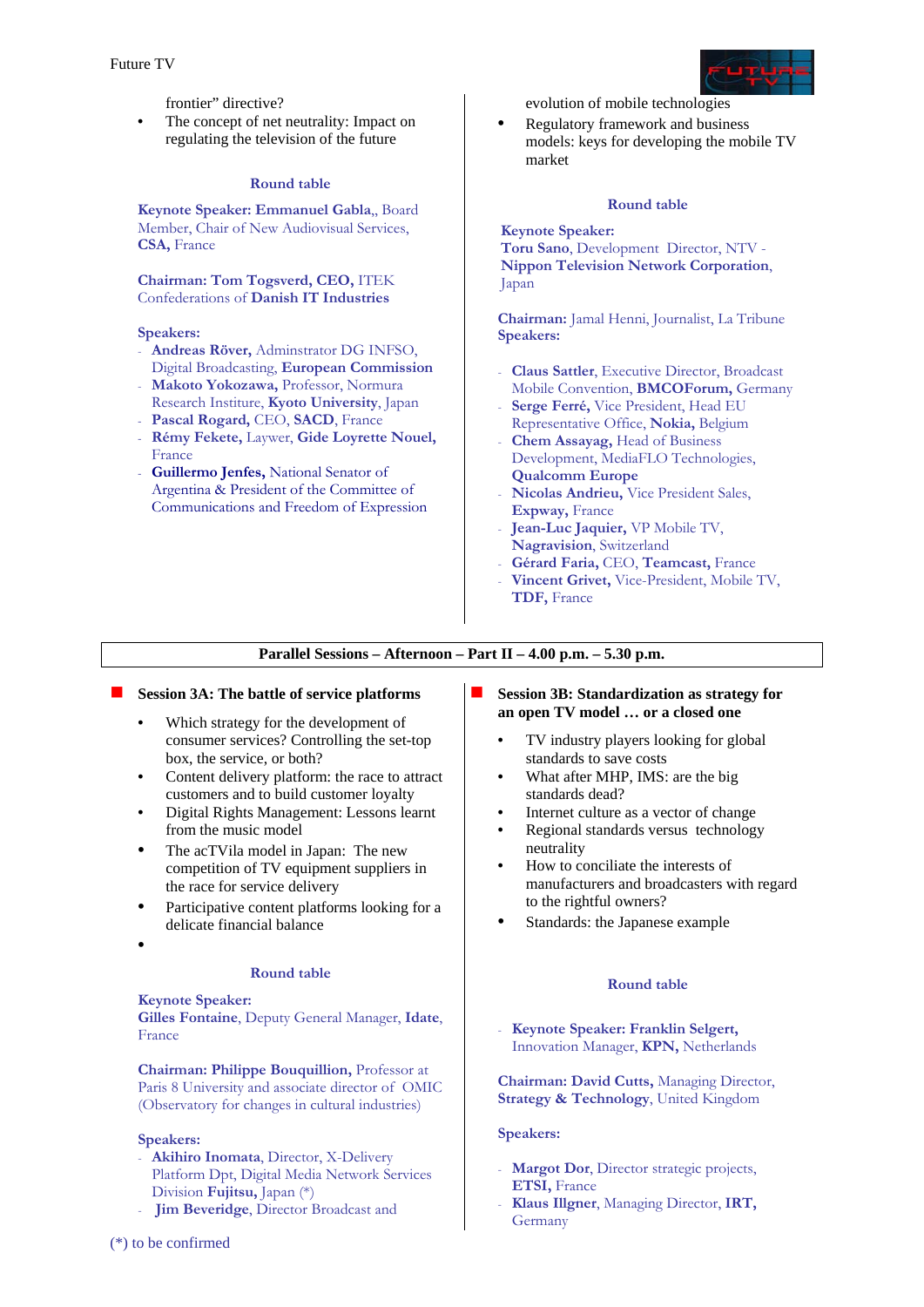

- Broadband Policy EMEA, **Microsoft TV**
- **Apple** representative, France
- **Satoshi Miyaji,** Manager FMBC Network Planning Department, Technology Division, **KDDI Corporation, Japan**
- **Antoine Simkine,** Film Producer, **Les Films d'Antoine**, France
- Guillaume Lacroix, Director, New Services, Content LoB, **Orange,** France
- Régis Saint Girons, President, Open T **Europe**
- Julien Maisonneuve, Standardisation Manager, **Alcatel-Lucent**, France
- Bernard Fontaine, Innovation & Technology Director, **France Televisions**, France
- **Xavier Brachet**, Responsible for Dematerialization, **FICAM,** France

# **Evening: Social networking event - 8.00 p.m. – 11.00 p.m.**

# **Theatre of the Espace Pierre Cardin**

**Special Event with Jean-Pierre Mocky, French Cinema Director, Actor, Screenwriter and Producer** 

**Preview screening of three short films** (all films subtitled in English)**:**

- "Meurtre entre amis" with Victoria Abril and Dominique Lavanant
- "Martha" with Mathieu Demy and Virginie Ledoyen
- "De quoi mourir de rire" with Louise Monot and Philippe Chevalier

Jean-Pierre Mocky will be present and welcome main actresses and actors.

**Cocktail** 

# **TUESDAY, NOVEMBER 10**

### **Morning**

- **Session 4 (Plenary): Producers looking for new balances in the light of convergence effects**  09.00 a.m. – 10.30 a.m.
	- The audiovisual sector as revival and booster of the overall economy?
	- The impact of the multiplication of diffusion channels on production costs
	- The position of telecom operators in the production financing chain
	- Traditional media windows under pressure
	- Videos and right-owners facing Internet piracy
	- A comparison of the evolution of financing & investments in Europe, the United States and Japan

### **Opening :**

- **Christine BALIAN,** Director Industrial Development Division, DRIRE Ile-de-France, **French Ministry of Industry**

# **Keynote Speakers:**

- **Bridget Cosgrave,** Director General, **Digitaleurope**, Belgium
- **Serge Foucher,** Executive Vice-President, **Sony Europe**
- **Matteo Maggiore**, Group Controller International Policy, **BBC**, UK
- **Jacques Peskine,** General Delegate, **USPA**, France
- **Simone Harari,** Producer & President of **Effervescence,** France

 **Chairman : Peter Garland,** Publisher & CEO, **The Future.tv**, United Kingdom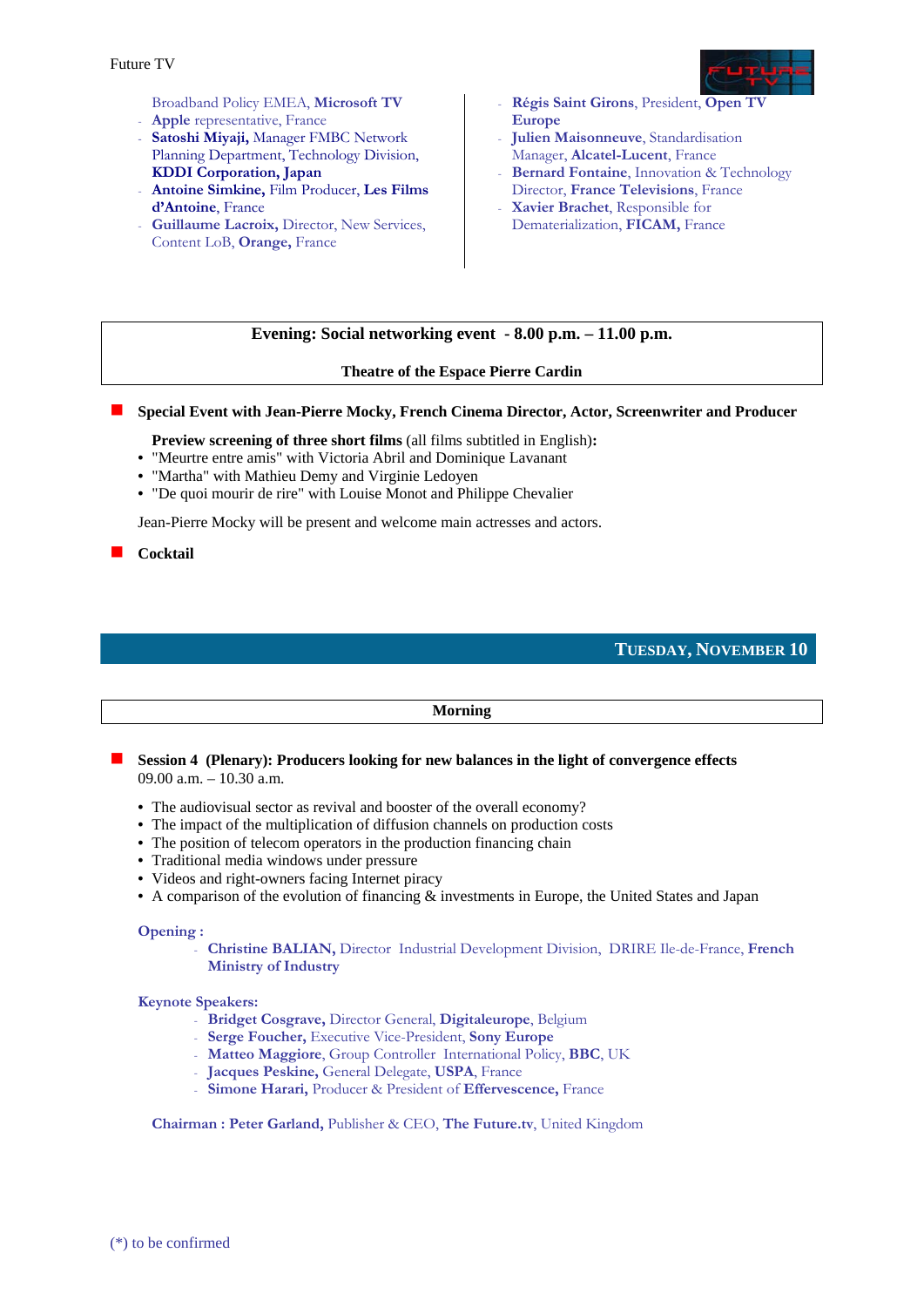

# **Parallel Sessions – 10.45 a.m. – 12.15 p.m.**

# **Session 5A: The major evolutions of the coming years (IPTV, HDTV, 3D, Widgets, Green TV, DVB-T2, etc.)**

- Innovation as investment accelerator
- The trump card of satellite in HDTV and mobile TV
- IPTV at the core of the real take-off of interactive television
- Does 3D shift towards a mass market?
- Will Internet actors focus on the market of teenagers?
- Very high speed broadband looking for revenues from the content market to justify deployment investments
- Energy, materials ...: innovation in the service of sustainable television

### **Round table**

# **Keynote Speaker**: tbd

**Chairman: Pierre Alexandre,** Founder & President, **NYFP LLC,** USA

### **Speakers:**

- **Jean-Pierre Lacotte**, President, **HD Forum,**  France
- **Sven Reuter**, Representative for Standards**, LG Technology Center** Europe, Germany
- **Keiya Motohashi,** Senior Strategist, Digital Services, Corporate Planning Bureau, **NHK**, Japan
- **Tahar Cherif,** VP Corporate, **Sharp**, Japan
- Francisco Medeiros, Principal Scientific Officer, Networked Media Systems Unit, Information Society and Media Directorate General, **European Commission**
- **Tun Van Rijswijck** ,Chief Operation Officer, with **Sascha Quillet,** IT Engineer R&D, **Broadcasting Center Europe,** Luxembourg
- Yohann Couvreur, Research Programme Manager, Content Distribution, **Orange Labs,**  France

# **Session 5B: The Future of TV Advertising**

- Hyperchoice and multi-channel strategy: opportunity or nightmare for the consumer and for the advertiser?
- New priorities for one-to-one marketing and advertising
- Does the increase of Internet TV users reduce the "available human brain time"?
- Adapting advertising sales models to the different distribution channels
- Internet and its business models: which transfer towards the TV model?

### **Round table**

 **Keynote Speaker: Sébastien Danet, President and CEO, Zenith Multimedia, Publicis Group** 

**Chairman: Rodrigo Sepulveda Schulz,**  Journalist

**Speakers:** 

- Stéphane Martin, Delegate Director, **SNPTV,** France
- **Etienne Gaillard**, Product Design Manager, **NDS**, France
- **Sylvain Delteil,** Responsible for the Media Sector & Development of videos, Web and Mobile Markets, **Adobe** France
- **Philippe Boutron,** Media Director, **Citroën,**  France
- **Albert Asséraf, Vice President** Strategy Research Marketing, **JCDecaux,** France

# **Parallel Sessions – Afternoon – 2.00 p.m. – 3.30 p.m.**

# **Session 6A: New forms of content production**

- Cross media content: necessary new approach or extension of existing content and merchandising?
- Sustainable development within the production chain
- Traditional TV facing new TV channels and interactive communication services
- **Session 6B: Radio, press & User Generated Content going towards TV?** 
	- Brain-teaser of frontiers between music, radio, mobile & TV
	- Different European approaches: Digital radio case study of Norway, France, Germany, UK
	- Business models for multi-standard digital receivers - DAB+/DMB/DRM
	- How to succeed in digital environments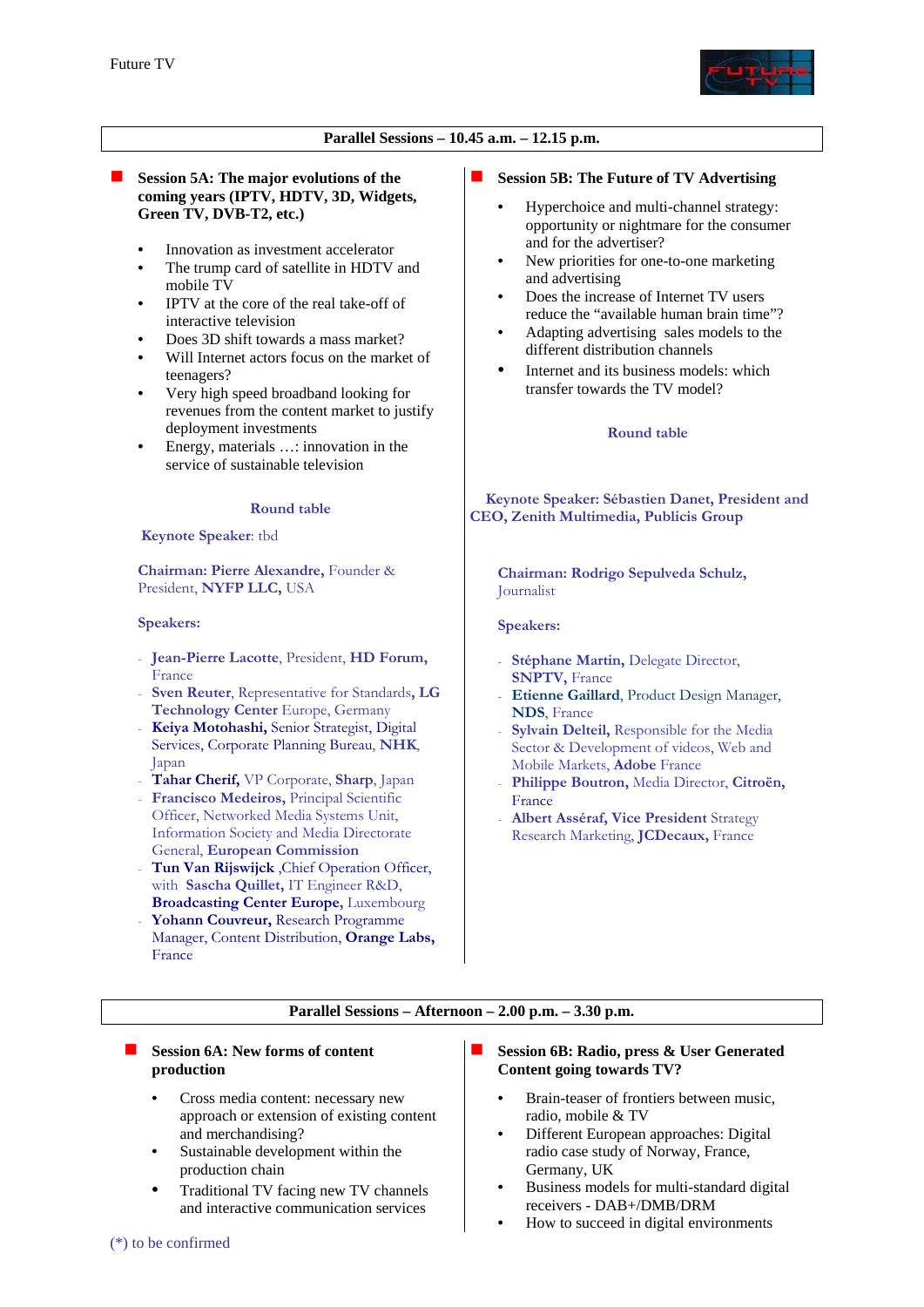

- Who pays for Cultural Content compared to (interactive) entertainment or services?
- Co-petition between TV show games and videogames
- Advertisers and brands as future TV channels?

**Round table** 

**Chairman: Elizabeth Markevitch,** Founder, Ikono.tv, Germany

# **Keynote Speaker: tbd**

# **Speakers:**

- **Guillaume Blanchot,** Multimedia & New Media Director , **CNC**, France
- **South West Screen** representative, UK
- **Olivier René Veillon**, General Manager, **Ilede-France Film Commission**, France
- **Martin Rogard, Director France DailyMotion**,
- **Rémy Bommelaer,** President, **VCF**, France
- Scott Hillier, TV Producer and General Manager, **Zs2 Creative**, France
- Ludovic Delaherche, Advising Director, **Eyeka**, France

# without loosing traditional markets?

- Which new contents through *video* and *interactivity* for music, radio & press?
- How to save costs and introduce new business models in changing markets?

# **Round table**

**Keynote Speaker: Benoît Raphaël,** Editor-in-Chief, **lapost.fr, Le Monde interactif**

**Chairman: Jean-Bernard Magescas,** French Connection/LCI, France

# **Speakers :**

- **Alain Weill**, President, **NextradioTV Group**, France
- **Dominique Delport**, CEO, Havas Media, France
- **Cyril Zimmermann,** President, **Hi-media, France** (\*)
- Sébastien Naji, Deputy General Manager, **Deezer**, France (\*)
- **Andreas Schneider**, Radio activity, R&D Sony,Germany (\*)
- **Frédéric Sitterle,** Founder & President, **Skreen-House Factory/ MySkreen,** France
- Bruno Smadja, Associate Director, **MobilEvent,** France

# **Closing Session:**

3.30 p.m. – 4.30 p.m.

# **General Conference Conclusion**

- **Nathalie Kosciusko-Morizet** , Secretary of State in charge of Strategic Planning and Development of Digital Economy, France

# **Closing Remarks: Next steps for Future TV**

- **Etienne Kalalo,** Responsible for Industrial Development, DRIRE, French Ministry of Industry
- **Vincent Marcatté**, President, Images & Réseaux Cluster, Britanny / France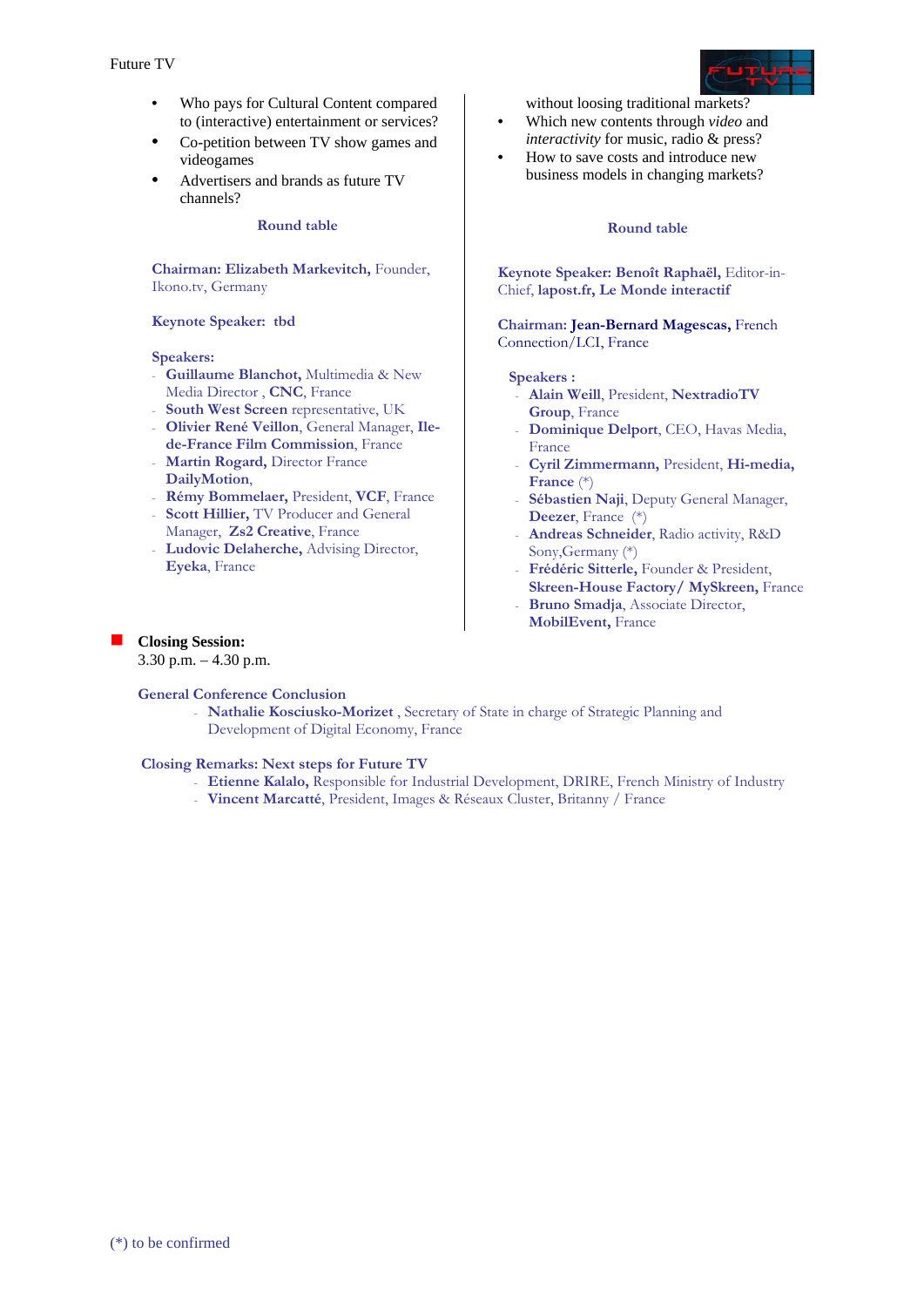

# **CONFERENCE VENUE**

Future TV will be held at the prestigious **Espace Pierre Cardin**, Champs-Elysées gardens - adjacent to the famous Avenue des Champs-Elysées, near the Place de la Concorde and the Palais de l'Elysée.